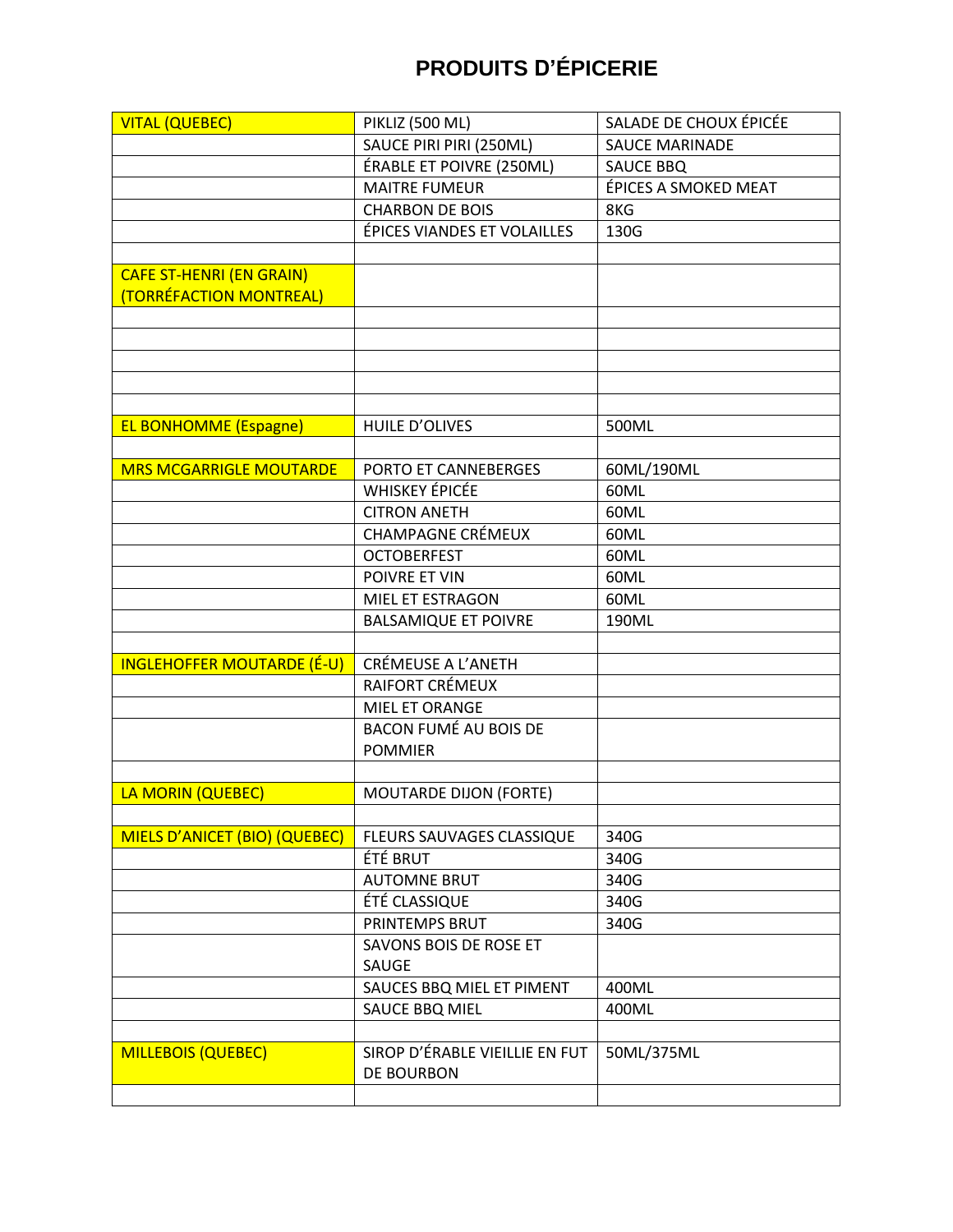| <b>CANADA SAUCE (QUEBEC)</b>       | <b>KETCHUP</b>                 | 350ML                 |
|------------------------------------|--------------------------------|-----------------------|
|                                    | <b>RELISH</b>                  | 350ML                 |
|                                    |                                |                       |
| <b>JOE BEEF (QUEBEC)</b>           | <b>MAYONAISE PASSE PARTOUT</b> | 300ML                 |
|                                    | <b>MAYONAISE AIOLI</b>         | 300ML                 |
|                                    | ÉPICES MÉLANGE DU BOUCHER      |                       |
|                                    | SAUCE BBQ                      | 900ML                 |
|                                    |                                |                       |
| <b>WHAT THE PORK (QUEBEC)</b>      | <b>SAUCE BBQ</b>               | 350ML                 |
|                                    | SAUCE BBQ MIEL ET JALAPENO     | 350ML                 |
|                                    | <b>ENROBAGE BBQ</b>            |                       |
|                                    |                                |                       |
| <b>ALAMAR (Espagne)</b>            | MOULE A L'ESCABECHE            |                       |
|                                    |                                |                       |
| <b>CONSERVAS SANTOS (Portugal)</b> | <b>SARDINES</b>                |                       |
|                                    |                                |                       |
| <b>CONSERVADAS DE CAMBADOS</b>     | POULPE A L'HUILE D'OLIVE       |                       |
| (Espagne)                          |                                |                       |
|                                    |                                |                       |
|                                    |                                |                       |
| <b>CABANE DU PIED DE COCHON</b>    | MOUTARDE JAUNE A L'ÉRABLER     |                       |
|                                    | MOUTARDE DIJON À L'ÉRABLE      |                       |
|                                    | <b>DULCE DE LECHE</b>          |                       |
|                                    |                                |                       |
| <b>MR. CORAZON (QUEBEC)</b>        | SAUCE BBQ À LA BIÈRE MR.       |                       |
|                                    | <b>BROWN (AVANT-GARDE)</b>     |                       |
|                                    |                                |                       |
| LE ROI DE LA SAUCE                 | <b>NO2 SCORPION</b>            | 148ML                 |
|                                    | NO3 CHIPOTLE                   | 148ML                 |
|                                    |                                |                       |
|                                    |                                |                       |
| LA PIMENTERIE (QUEBEC)             | <b>SAUCE ROCKETMAN</b>         | 350ML                 |
|                                    | (CORÉENNE)                     |                       |
|                                    | SIROP D'ÉRABLE CHIPOTLE        |                       |
|                                    | <b>SAUCE PIQUANTE:</b>         | <b>CHENE REACTION</b> |
|                                    |                                | COLONEL               |
|                                    |                                | <b>SPECIAL HOP</b>    |
|                                    |                                | <b>VERTIGO</b>        |
|                                    |                                | ROYAL BOURBON         |
|                                    |                                | <b>BOLLYWOOD</b>      |
|                                    |                                | <b>NEWTON</b>         |
|                                    |                                | <b>FORMICA</b>        |
|                                    |                                |                       |
| <b>PAPA JAY'S SAUCE PIQUANTE</b>   | <b>HABANERO</b>                |                       |
| (QUEBEC)                           |                                |                       |
|                                    | <b>JALAPENO</b>                |                       |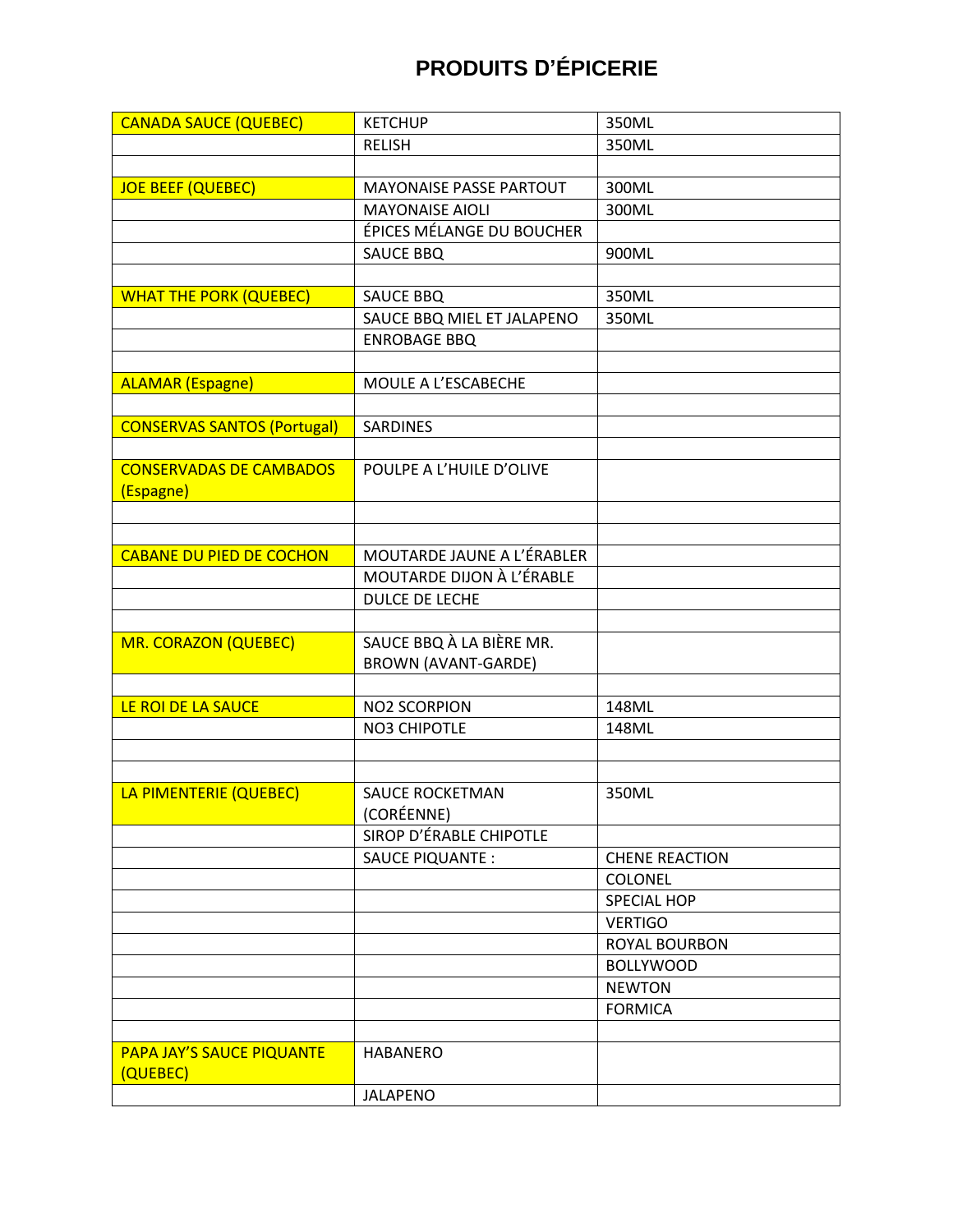| <b>VARIÉTÉS DE SAUCES</b>        | L'GROS LUXE                   |      |
|----------------------------------|-------------------------------|------|
| PIQUANTES(VARIÉS)                |                               |      |
|                                  | <b>JOE BINNE (BOURBON)</b>    |      |
|                                  | <b>COCHONNE (BBQ BACON)</b>   |      |
|                                  | <b>BLAIR'S MEGA DEATH</b>     |      |
|                                  | <b>COLON CLEANER</b>          |      |
|                                  |                               |      |
| PICA PICA (QUEBEC)               | <b>DIABO'S PIRI PIRI</b>      |      |
|                                  | DIABO'S PIRI PIRI (FUMÉ)      |      |
|                                  | <b>MIEL</b>                   |      |
|                                  | <b>MATADOR</b>                |      |
|                                  | <b>FUMÉ</b>                   |      |
|                                  | RÉG                           |      |
|                                  |                               |      |
| <b>SMOKE SHOW (QUEBEC)</b>       | <b>AIOLI</b>                  |      |
|                                  | <b>JALAPENO</b>               |      |
|                                  | <b>ENROBAGE FUMÉ ET ÉPICÉ</b> |      |
|                                  |                               |      |
| <b>WILFRED (QUEBEC)</b>          | SRIRACHA                      |      |
|                                  |                               |      |
| LA CONSERVERIE (QUEBEC)          | MOUTARDE A L'ÉRABLE           |      |
|                                  | MOUTARDE AUX POMMES           |      |
|                                  |                               |      |
| <b>COMPLIMENTS DE BELLE-</b>     | <b>CORNICHONS TRANCHÉS À</b>  |      |
| <b>MAMAN (QUEBEC)</b>            | L'ANETH                       |      |
|                                  | <b>CORNICHONS TRANCHÉS</b>    |      |
|                                  | <b>SUCRÉS</b>                 |      |
|                                  | <b>KETCHUP AUX FRUITS</b>     |      |
|                                  | <b>HARICOTS ÉPICÉS</b>        |      |
|                                  | <b>RELISH DE MAIS</b>         |      |
|                                  |                               |      |
|                                  |                               |      |
| <b>BOITE A BONBONS</b>           | <b>SUR SUPEX MIX</b>          | 150G |
|                                  | <b>MELANGE DOUX</b>           | 150G |
|                                  | <b>OURS POLAIRES</b>          | 50G  |
|                                  |                               |      |
| <b>NACHOS MAYA (QUEBEC)</b>      | <b>NATURE</b>                 |      |
|                                  |                               |      |
| <b>SALSA MTL GRINGO (QUEBEC)</b> | <b>DOUCE</b>                  |      |
|                                  | <b>MOYENNE</b>                |      |
| <b>CROUSTILLESGOLDEN CRISPS</b>  | <b>TRUFFE</b>                 |      |
| (Espagne)                        |                               |      |
|                                  |                               |      |
| <b>LES MINETTES (QUEBEC)</b>     | <b>NOIX GRILLÉES</b>          |      |
|                                  | CASSIS/CUMIN/GIGEMBRE         |      |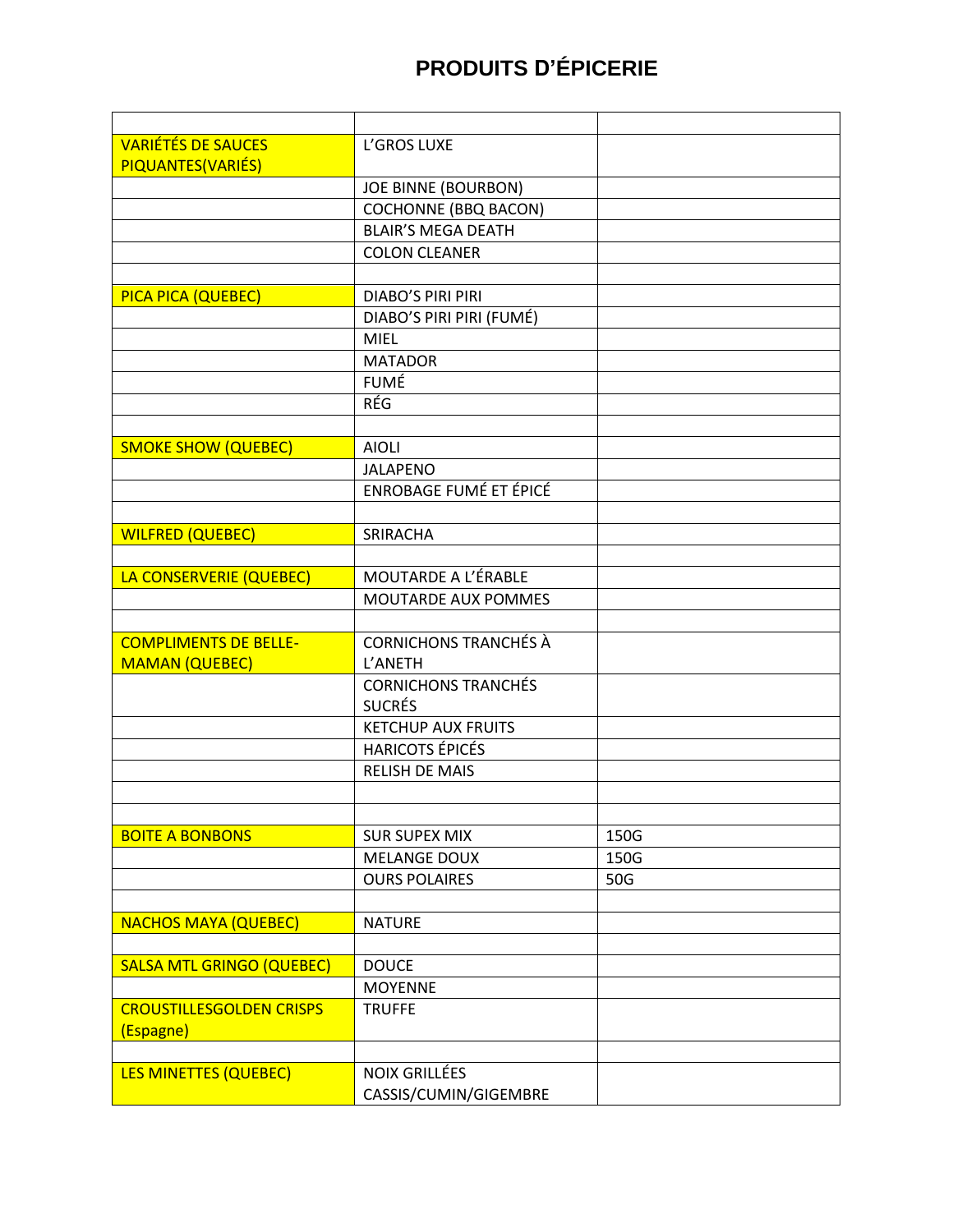|                                 | NOIX GRILLÉES CITRON/THYM        |                           |
|---------------------------------|----------------------------------|---------------------------|
|                                 | <b>CRAQUELINS</b>                |                           |
|                                 | FIGUES/OLIVES/FENOUILLE          |                           |
|                                 | <b>CONFIT D'OIGNONS</b>          |                           |
|                                 | COULIS DE MELON ET RICARD        |                           |
|                                 |                                  |                           |
| 1642 SODA (QUEBEC)              | <b>GINGEMBRE</b>                 |                           |
|                                 |                                  |                           |
| <b>BOYLAN (É-U)</b>             | COLA AUX CERISES NOIRES          |                           |
|                                 | CRÈME                            |                           |
|                                 |                                  |                           |
| <b>SODA ST-HENRI (QUEBEC)</b>   | <b>KOLA</b>                      |                           |
|                                 | <b>RACINETTE</b>                 |                           |
|                                 | <b>ÉPINETTE</b>                  |                           |
|                                 |                                  |                           |
| <b>CLUB KOMBUCHA (QUEBEC)</b>   | PAMPLEMOUSSE                     | <b>KOMBUCHA</b>           |
|                                 | <b>BAIE</b>                      | <b>KOMBUCHA</b>           |
|                                 | <b>GINGEMBRE</b>                 | <b>KOMBUCHA</b>           |
|                                 |                                  |                           |
| <b>KOMBUCHA MONT-FERREOL</b>    | <b>FRAMBOISE</b>                 | <b>KOMBUCHA</b>           |
| (QUEBEC)                        |                                  |                           |
|                                 |                                  |                           |
| <b>EKORCE (QUEBEC)</b>          | <b>GINGEMBRE ET ERABLE</b>       | <b>KOMBUCHA</b>           |
|                                 | <b>HOUBLONNÉ</b>                 | <b>KOMBUCHA</b>           |
|                                 | <b>BLEUET ET COMPTONIE</b>       | <b>KOMBUCHA</b>           |
|                                 | VOYAGEUSE                        |                           |
|                                 |                                  |                           |
| <b>FERME DU RUISSEAU VERT</b>   | <b>HOUBLON PÉTILLANT</b>         | EAU PÉTILLANTE INFUSÉE AU |
| (QUEBEC)                        |                                  | <b>HOUBLON</b>            |
|                                 | <b>EVS</b>                       | EAU PÉTILLANTE INFUSÉE AU |
|                                 |                                  | <b>SAPIN BEAUMIER</b>     |
|                                 |                                  |                           |
|                                 |                                  |                           |
| <b>MILTON (QUEBEC)</b>          | COCCINELLE MOUT DE POMME         |                           |
|                                 | <b>COCCINELLE FRAISE MOUT DE</b> |                           |
|                                 | POMME ET FRAISE                  |                           |
|                                 |                                  |                           |
| LAB (AROMATES A COCKTAILS)      | <b>BBQ (FUMÉ)</b>                |                           |
| (QUEBEC)                        |                                  |                           |
|                                 | AGRUMES (ACIDULÉ)                |                           |
|                                 |                                  |                           |
| <b>SIROP COQ'TAILS (QUEBEC)</b> | <b>TONIC</b>                     |                           |
|                                 | <b>CERISES SURES</b>             |                           |
|                                 | <b>SIROP SIMPLE</b>              |                           |
|                                 | SIRO À L'HIBISCUS                |                           |
|                                 |                                  |                           |